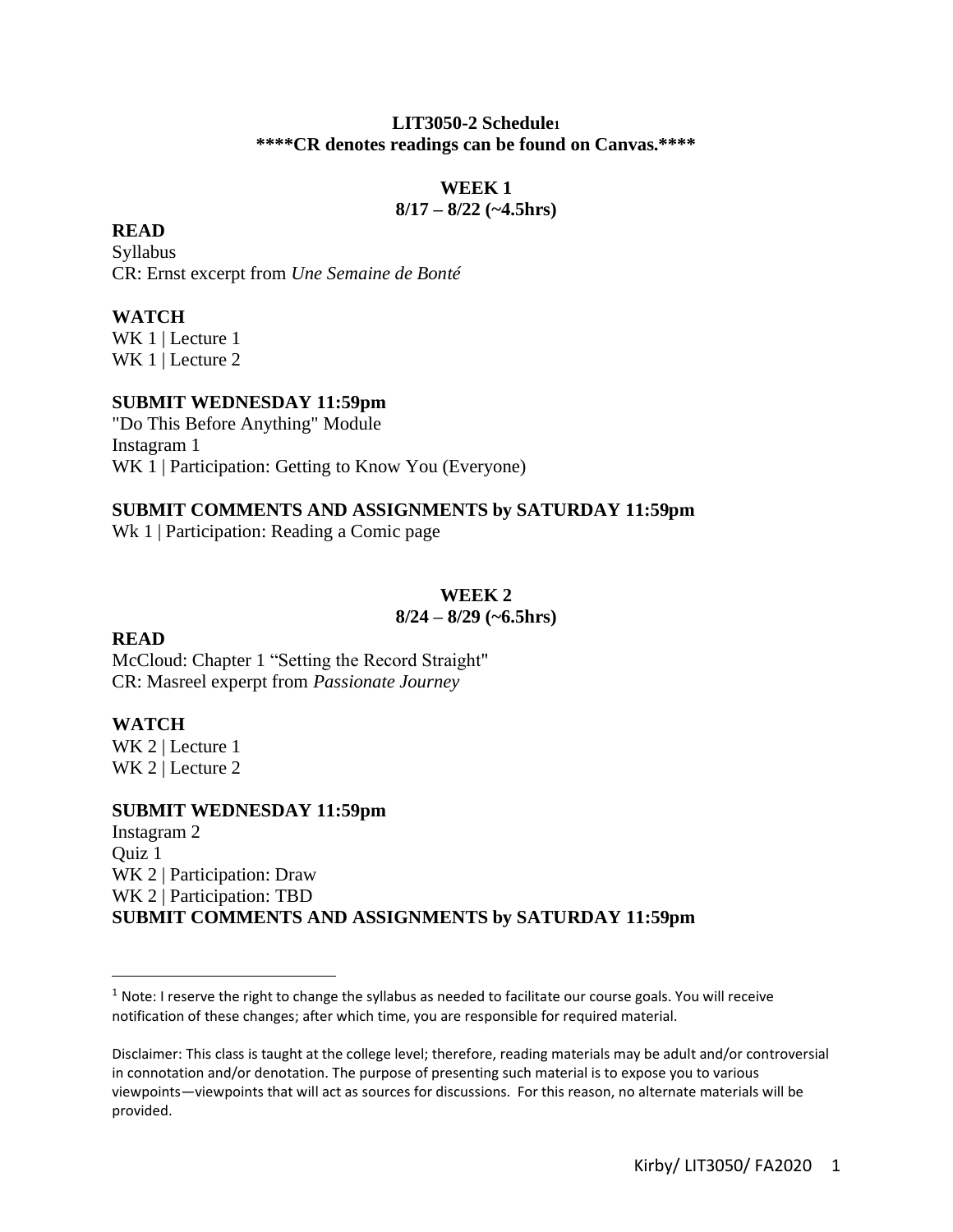#### **WEEK 3 8/31 – 9/5 (~8hrs)**

#### **READ**

McCloud: Chapter 2 "The Vocabulary of Comics" CR: Hergé *Tintin and the Picaros*

# **WATCH**

WK 3 | Lecture 1 WK 3 | Lecture 2

# **SUBMIT WEDNESDAY 11:59pm**

Instagram 3 Quiz 2 WK 3 | Participation: Draw WK 3 | Participation: TBD

# **SUBMIT COMMENTS AND ASSIGNMENTS by SATURDAY 11:59pm**

ASSIGNMENT: Contract for Grade (Everyone)

# **WEEK 4**

### **9/7 – 9/12 (~9hrs)**

# **READ**

Abirached: A Game For Swallows (ENTIRE BOOK, PLAN ACCORDINGLY) CR: McCloud Making Comics Chapter 1

# **WATCH**

WK 4 | Lecture 1 WK 4 | Lecture 2

# **SUBMIT WEDNESDAY 11:59pm**

Instagram 4 Quiz 3 WK 4 | Participation: Draw WK 4 | Participation: TBD **SUBMIT COMMENTS AND ASSIGNMENTS by SATURDAY 11:59pm**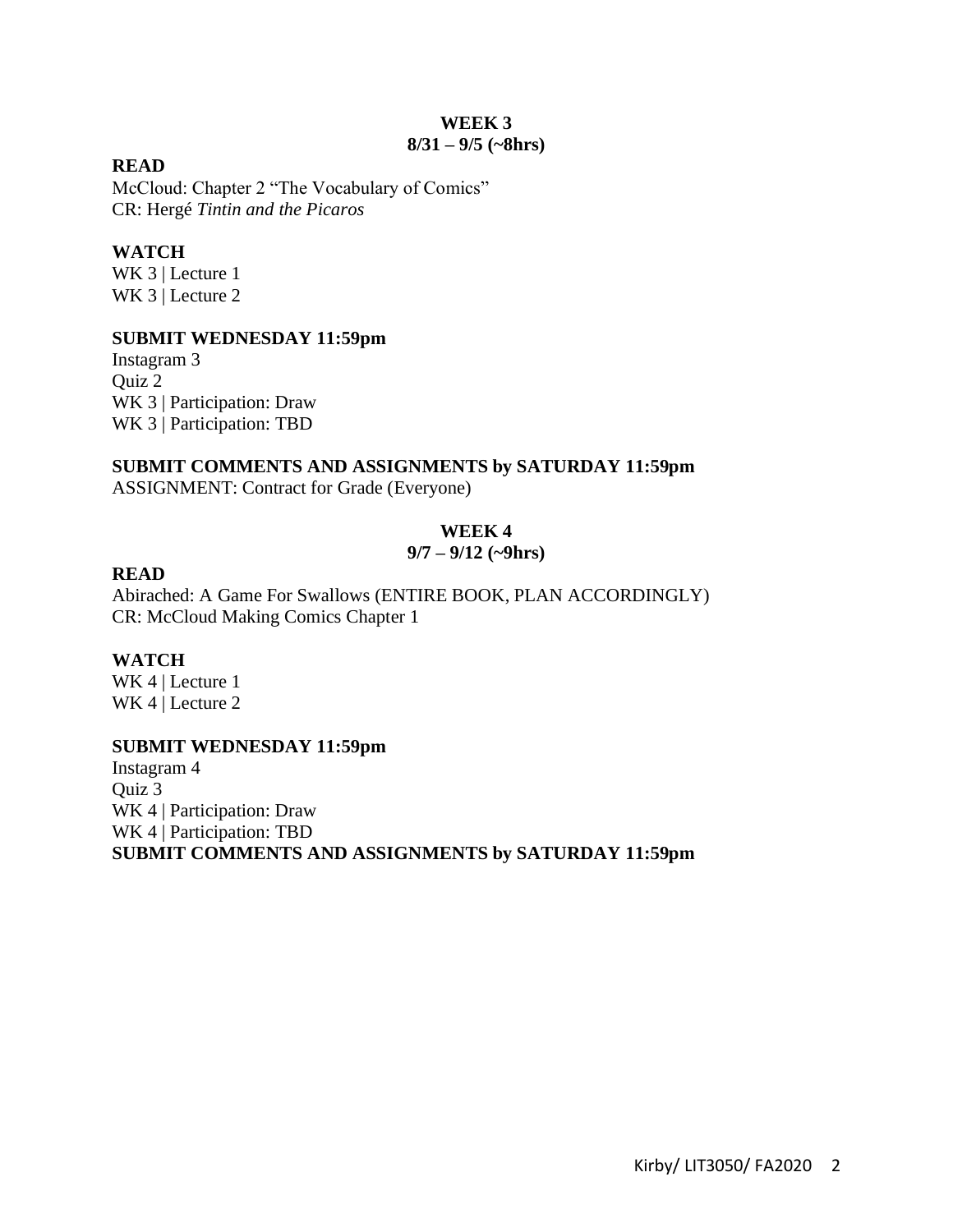### **WEEK 5 9/14 – 9/19 (~11.5hrs – mostly reading)**

### **READ**

Moon and Bá: Daytripper (ENTIRE BOOK, PLAN ACCORDINGLY)

### **WATCH**

WK 5 | Lecture 1 WK 5 | Lecture 2

### **SUBMIT WEDNESDAY 11:59pm**

Quiz 4 WK 5 | Participation: Draw WK 5 | Participation: TBD **SUBMIT COMMENTS AND ASSIGNMENTS by SATURDAY 11:59pm**

# **WEEK 6**

### **9/21 – 9/26 (~8hrs)**

### **READ**

McCloud: Chapter 3 "Blood in the Gutter" CR: Goscinny and Uderzo Asterix and Cleopatra CR: Hwa excerpt from The Color of Earth

### **WATCH**

WK 6 | Lecture 1 WK 6 | Lecture 2

# **SUBMIT WEDNESDAY 11:59pm**

Instagram 5 Quiz 5 WK 6 | Participation: Draw WK 6 | Participation: TBD **SUBMIT COMMENTS AND ASSIGNMENTS by SATURDAY 11:59pm**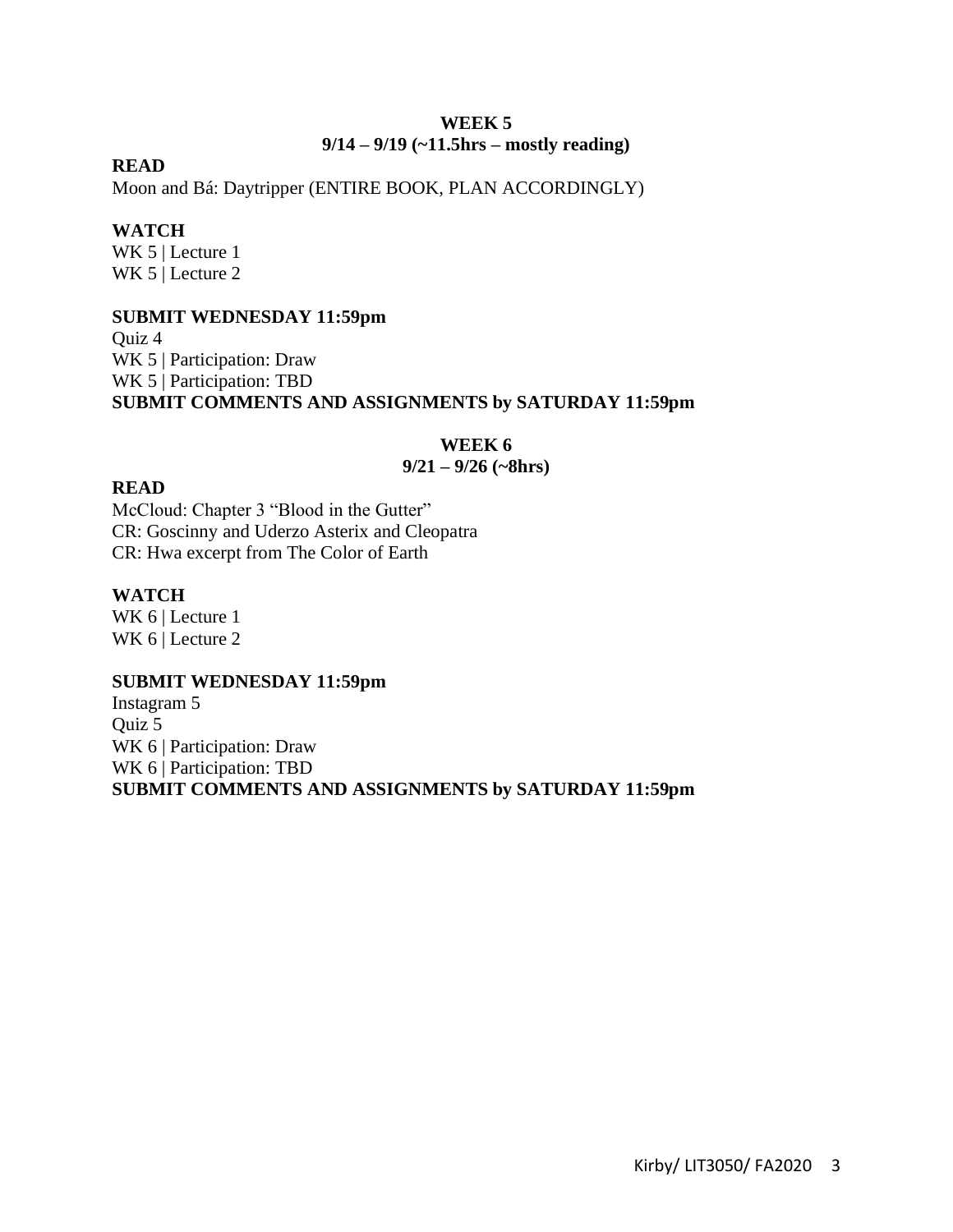#### **WEEK 7 9/28 – 10/3 (~8hrs)**

#### **READ**

McCloud: Chapter 4 "Time Frames" CR: Okorafor and various artists excerpt from Black Panther, Long Live the King CR: Kwanza Osajyefo and Tim Smith excerpt from Black

# **WATCH**

WK 7 | Lecture 1 WK 7 | Lecture 2

# **SUBMIT WEDNESDAY 11:59pm**

Instagram 6 Quiz 6 WK 7 | Participation: Draw WK 7 | Participation: TBD

### **SUBMIT COMMENTS AND ASSIGNMENTS by SATURDAY 11:59pm**

ASSIGNMENT: Contract Reflection 1 (Everyone) ASSIGNMENT: 4-Minute Presentation CHOOSE A COMIC (A- and B-Contract)

# **WEEK 8 10/5 – 10/10 (~7.5hrs)**

# **READ**

Abouet and Oubrerie Aya (ENTIRE BOOK, PLAN ACCORDINGLY)

# **WATCH**

WK 8 | Lecture 1 WK 8 | Lecture 2

# **SUBMIT WEDNESDAY 11:59pm**

Instagram 7 Quiz 7 WK 8 | Participation: Draw

# **SUBMIT COMMENTS AND ASSIGNMENTS by SATURDAY 11:59pm**

WK 8 | Participation: Mid-Course Survey (Everyone)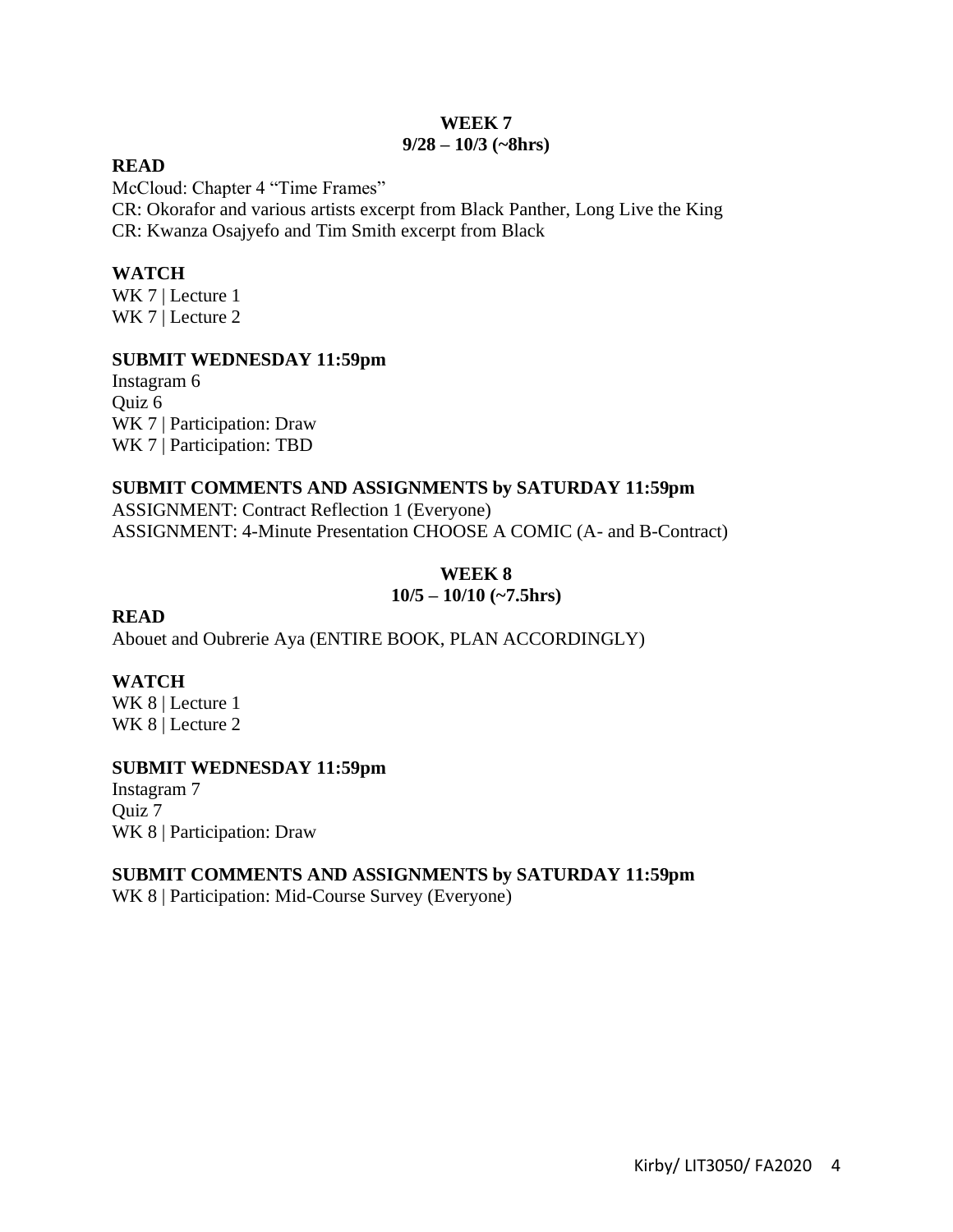#### **WEEK 9 10/12 – 10/17 (~14hrs – mostly reading)**

### **READ**

Bui: The Best We Could Do (ENTIRE BOOK, PLAN ACCORDINGLY)

#### **WATCH**

WK 9 | Lecture 1 WK 9 | Lecture 2

### **SUBMIT WEDNESDAY 11:59pm**

WK 9 | Participation: Draw WK 9 | Participation: TBD (Everyone) **SUBMIT COMMENTS AND ASSIGNMENTS by SATURDAY 11:59pm**

#### **WEEK 10**

# **10/19 – 10/24 (~8.5hrs)**

# **READ**

McCloud: Chapter 5 "Living in the Line" CR: Thompson excerpt from Carnet de Voyage CR: R.Crumb excerpt from Genesis

#### **WATCH**

WK 10 | Lecture 1 WK 10 | Lecture 2

#### **SUBMIT WEDNESDAY 11:59pm**

Instagram 8 Quiz 8 WK 10 | Participation: Draw WK 10 | Participation: TBD

#### **SUBMIT COMMENTS AND ASSIGNMENTS by SATURDAY 11:59pm**

ASSIGNMENT: 4-Minute Presentation POSE A PRESENTATION FOCUS (A- and B-Contract)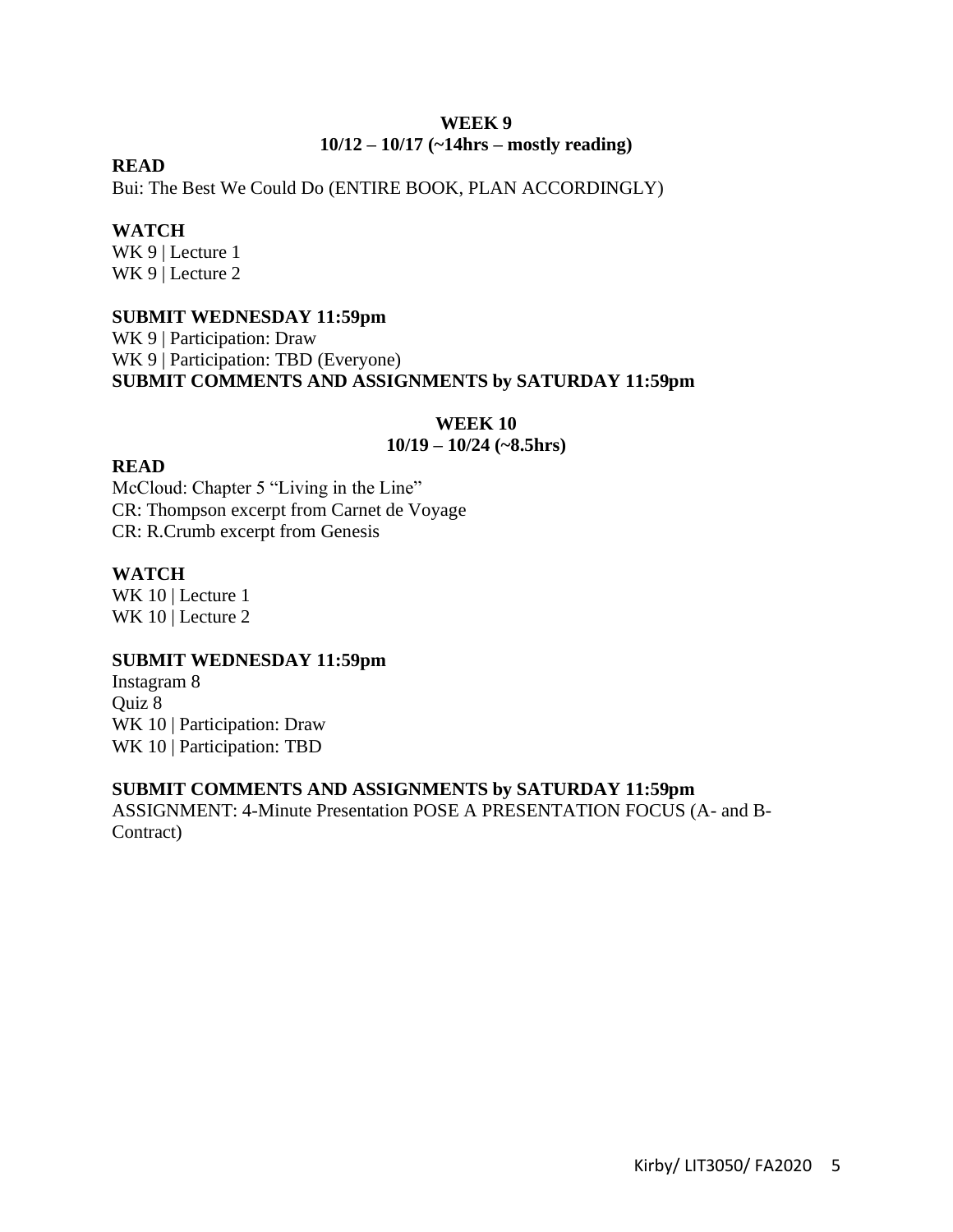#### **WEEK 11 10/26 – 10/31 (~11hrs)**

### **READ**

Miyazaki: Nausicaa Vol 1 (ENTIRE BOOK, PLAN ACCORDINGLY)

#### **WATCH**

WK 11 | Lecture 1 WK 11 | Lecture 2

#### **SUBMIT WEDNESDAY 11:59pm**

Instagram 9 Quiz 9 WK 11 | Participation: Draw WK 11 | Participation: TBD

#### **SUBMIT COMMENTS AND ASSIGNMENTS by SATURDAY 11:59pm**

ASSIGNMENT: 4-Minute Presentation ACTUAL PRESENTATION (A- and B-Contract)

### **WEEK 12**

### **11/2 – 11/7 (~8hrs)**

#### **READ**

CR: McCloud Making Comics Chapter 3 CR: McKean excerpt from Pictures that Tick 2

#### **WATCH**

WK 12 | Lecture 1 WK 12 | Lecture 2

#### **SUBMIT WEDNESDAY 11:59pm**

Instagram 10 Quiz 10 Wk 12 | Participation: Draw WK 12 | Participation: Watch and Comment on 4-Minute Presentations (Everyone) **SUBMIT COMMENTS AND ASSIGNMENTS by SATURDAY 11:59pm**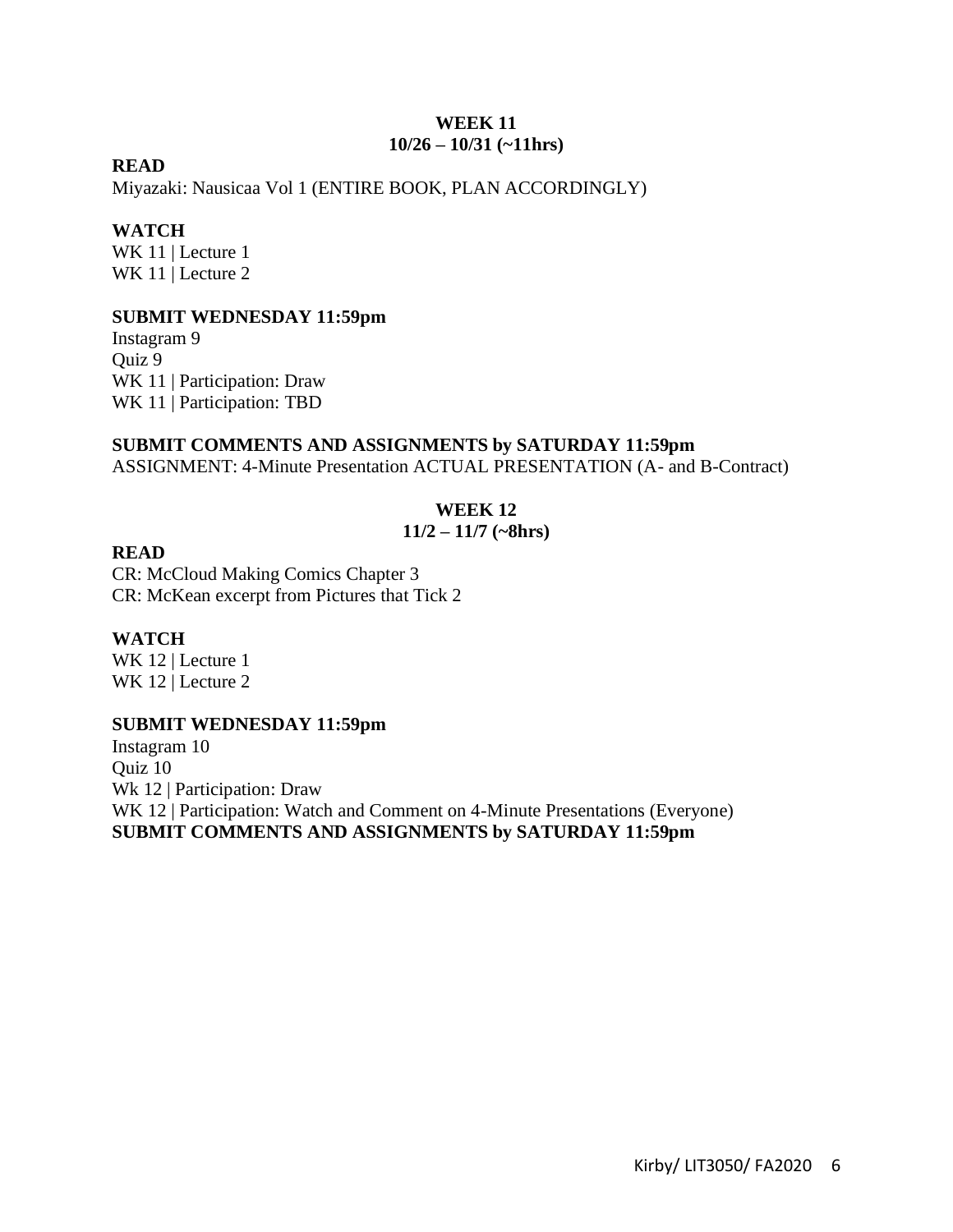#### **WEEK 13 11/9 – 11/14 (~9hrs)**

#### **READ**

CR: McCloud Making Comics Chapter 4 CR: Gaiman excerpt from Sandman CR: Masamune excerpt from The Ghost in the Shell

# **WATCH**

WK 13 | Lecture 1 WK 13 | Lecture 2

### **SUBMIT WEDNESDAY 11:59pm**

Instagram 11 Quiz 11 Wk 13 | Participation: Draw WK 13 | Participation: TBD **SUBMIT COMMENTS AND ASSIGNMENTS by SATURDAY 11:59pm**

# **WEEK 14**

# **11/16 – 11/21 (~9hrs)**

### **READ**

McCloud: Chapter 8 "A Word About Color" McCloud: Chapter 9 "Putting It All Together" CR: Maroh excerpt from Blue is the Warmest Color

# **WATCH**

WK 14 | Lecture 1 WK 14 | Lecture 2

# **SUBMIT WEDNESDAY 11:59pm**

Instagram 12 Quiz 12 Wk 14 | Participation: Draw WK 14 | Participation: Design the Final (Everyone)

# **SUBMIT COMMENTS AND ASSIGNMENTS by SATURDAY 11:59pm**

ASSIGNMENT: Creative Response (A-Contract)

# **WEEK 15 – THANKSGIVING BREAK 11/23 – 11/24 (~1.5hr)**

BREATHE WK 15 | Participation: Comment on Creative Responses (Everyone) ASSIGNMENT: Contract Evaluation 2 (Everyone)